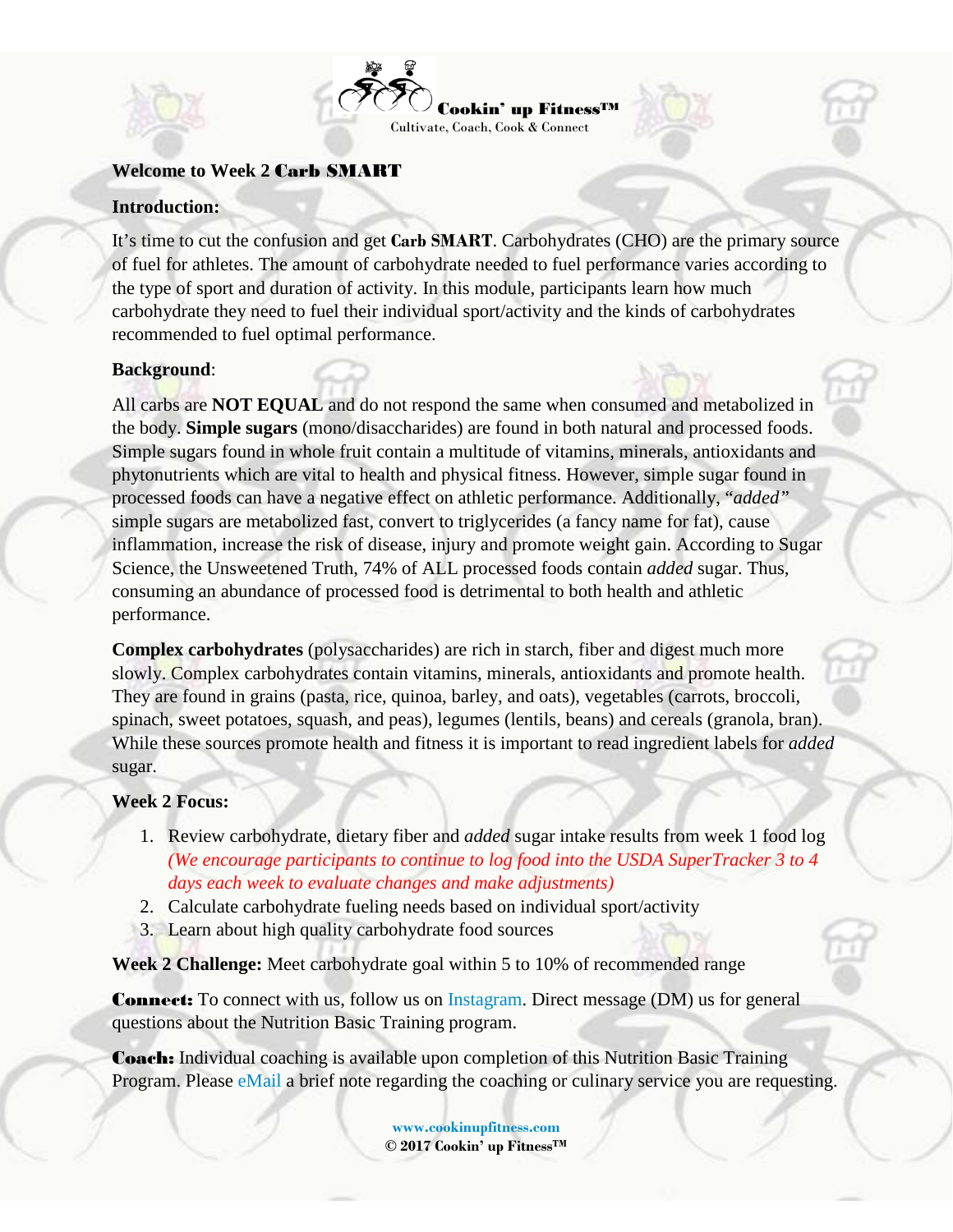**Week 2 Instructions:** This week each participant will complete 4 steps. First you will detect imbalances in CHO (g), dietary fiber and *added* sugar intake, then you will begin to modify diet based on SportFit recommendations. See below for those step-by-step instructions.

**Week 2 Tip:** Use the information in this module to improve your nutritional fitness. You may discover your dietary practices are close to our recommendations or far off. Determine where you are, what you need to work on, then begin to modify your diet *one step at a time*.

**Step 1: Go to USDA SuperTracker, pull the Nutrients Report and Review Results for CHO (g), dietary fiber and** *added* **sugar intakes.**

**Instructions:** Go to the **USDA SuperTracker,** select "**My Reports, Nutrients Report"** and enter the date range of the food and beverage intake recorded from last week. Then select create report. You will see a report that looks similar to that shown below.

|                       | You are here: Home > My Reports > Nutrients Reports<br><b>Nutrients Report</b>                                                                                                              |                                                                                                                                            |
|-----------------------|---------------------------------------------------------------------------------------------------------------------------------------------------------------------------------------------|--------------------------------------------------------------------------------------------------------------------------------------------|
| clicking the heading. | Get your average intake of nutrients (for example, calcium, sodium, vitamin D) for any time<br>period you choose. See which of your food selections were highest or lowest in a nutrient by | Export Report As: 1 PDF X Excel W Word<br>You will need the free Adobe Acrobat Reader plug-in to view<br>and print the exported PDF files. |
|                       | <b>View Report from:</b>                                                                                                                                                                    | <b>Create Report</b>                                                                                                                       |

## **KCSnyder's Nutrients Report 01/05/17 - 01/05/17**

Your plan is based on a 2000 Calorie allowance.

| <b>Nutrients</b>               | Target                      | <b>Average Eaten</b> | <b>Status</b>            |
|--------------------------------|-----------------------------|----------------------|--------------------------|
| 田 Total Calories               | 2000 Calories               | <b>1789 Calories</b> | OK                       |
| $\boxplus$ Protein (g)***      | 46 g                        | 86 g                 | OK                       |
| E Protein (% Calories)***      | 10.<br>15%<br><b>Nories</b> | <b>19% Calories</b>  | OK                       |
| E Carbohydrate (g)***          | 13 <sub>k</sub>             | 191 <sub>g</sub>     | OK                       |
| E Carbohydrate (% Calories)*** | $45 -$<br><i>L</i> alories  | 43% Calories         | <b>Under</b>             |
| ⊞ Dietary Fiber                | 25 <sub>9</sub>             | 36 <sub>g</sub>      | OK                       |
| <b>⊞ Total Sugars</b>          | N,<br>get or Limit          | <b>AVA</b>           | No Daily Target or Limit |
| 田 Added Sugars                 | $< 50$ g                    | 11 <sub>g</sub>      | OK                       |

- $\rightarrow$  Review the average amount of  $CHO(g)$  consumed over the 3 to 4 day period. You will compare this number to your personalized CHO (g) goal calculated in **Step 2** shown below.
- → Review the average **dietary fiber** intake listed on your report. Did you meet the minimum goal of 25g/day?
- → Review the average *(dded*) sugar intake listed on your report. Did you meet the goal of less than 10% of total calories from added sugar or less than 50 g/day? (*The optimal goal for added sugar is no more than 6 tsp or 25 grams per day.)*

**NOTE:** The USDA Super Tracker calculation provides the *MINIMUM* intake of CHO to prevent malnutrition. The CHO target shown above is **NOT APPROPRIATE FOR ATHLETES.** Please ignore this **target** column. Go to **Step 2** to calculate your personalized CHO (g) goal.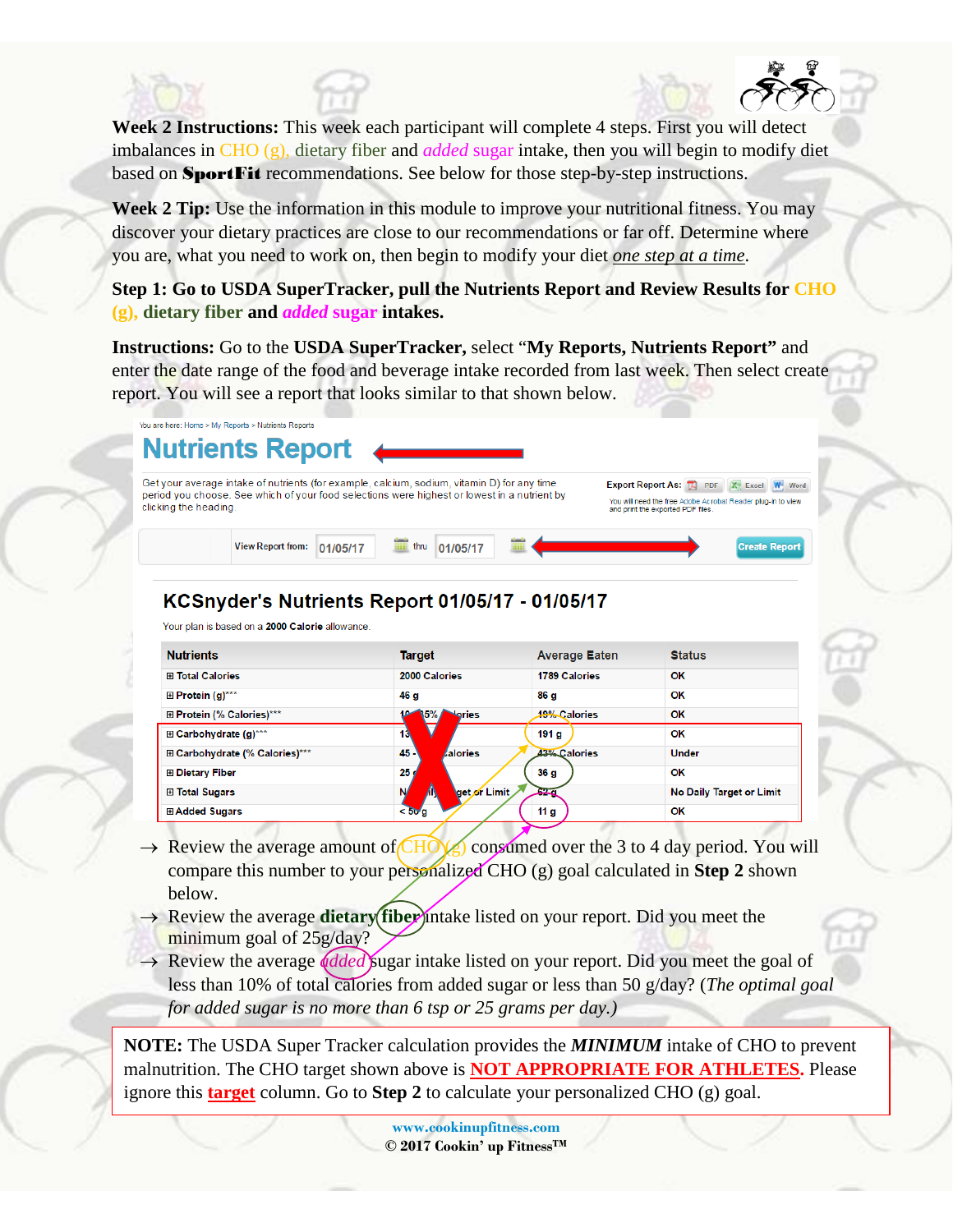



| <b>Table 1: Select Sport/Exercise</b>                                                                                            | $\sqrt{\phantom{a}}$ CHO Factor (CF) |
|----------------------------------------------------------------------------------------------------------------------------------|--------------------------------------|
| General Activity/Training: 60 minutes/3 to 5 days/wk.                                                                            | 3 to 5g CHO/kg/day                   |
| Moderate - High Intensity Sports (MHIS): soccer, hockey, tennis,                                                                 | 5 to 7g CHO/kg/day                   |
| basketball, swimming, sprinters (runners, cyclists, swimmers)                                                                    |                                      |
| Low Endurance/High Precision: baseball, golf                                                                                     |                                      |
| Endurance Sports: tri-athletes, distance runners/swimplers, road                                                                 | 7 to 10g CHO/kg/day                  |
| cyclists, ultra-athletes                                                                                                         |                                      |
| Weight/Body Focused Sports: weight lifting, wresting, martial                                                                    | No less than 5g                      |
| arts, gymnastics, and figure skating                                                                                             | CHO/kg/day                           |
| Note: Adapted from: Sports Nutrition, A Practice Manual for Professional 4th Ed. Dunford, 2006 2015-2020 USDA Dietary Guidelines |                                      |

**Part 1:** Calculate your individualized CHO (g) goal using the table above Step 1: Convert pounds to kilograms (take your body weight (lbs.)  $/ 2.2$ ) = kg body weight Step 2: Kg body weight x  $CF$  (select from Table 1) = CHO/g goal (NOTE: Transfer this number to the CHO (g) section of your SportFit Nutrition Plan)

### *Example:* **Female 125 lb. Field Hockey Player**

Calculation 1: 125 lbs.  $/ 2.2 = 56.8$  kg

Calculation 2: 56.8 kg body weight x **MHIS CF** (5 to 7g) = 284 to 397g/day

 $\rightarrow$  Use 5g CHO for typical training days, 6 to 7g for pregame/game day

**Part 2:** Calculate your individual dietary fiber goal. Use 14g fiber per 1000 kcal consumed. **Example:** 1500 kcal  $(14 \times 1.5) = 21$  g fiber/day or 3000 kcals  $(14 \times 3) = 42$  g/day (NOTE: Transfer this number to the dietary fiber section of your SportFit Nutrition Plan) **Part 3:** Added sugar target range is no more than 25 to 50g total per day (NOTE: Transfer this number to the added sugar section of your SportFit Nutrition Plan)



*Image reprint:* U.S. Food & Drug, Changes to the Nutrition Facts Food Label, web, 22 November, 2016.

### How do these goals translate to the food I eat?

Total CHO goal (from example above) 284-397 g/day Dietary Fiber goal 25 to 35g/day *Added Sugar* goal 25 to 50g/day

If you consumed 1 servings of the food on the left, you'd consume 37 g CHO, 4 g dietary fiber and 10g of *added* sugar. While this might not seem like a lot, check out the serving size. It's only 2/3 of cup with a lot of added sugar.

*Click on the link below to receive guidance on how to read a food label <http://www.fda.gov/Food/IngredientsPackagingLabeling/LabelingNutrition/ucm274593.htm>*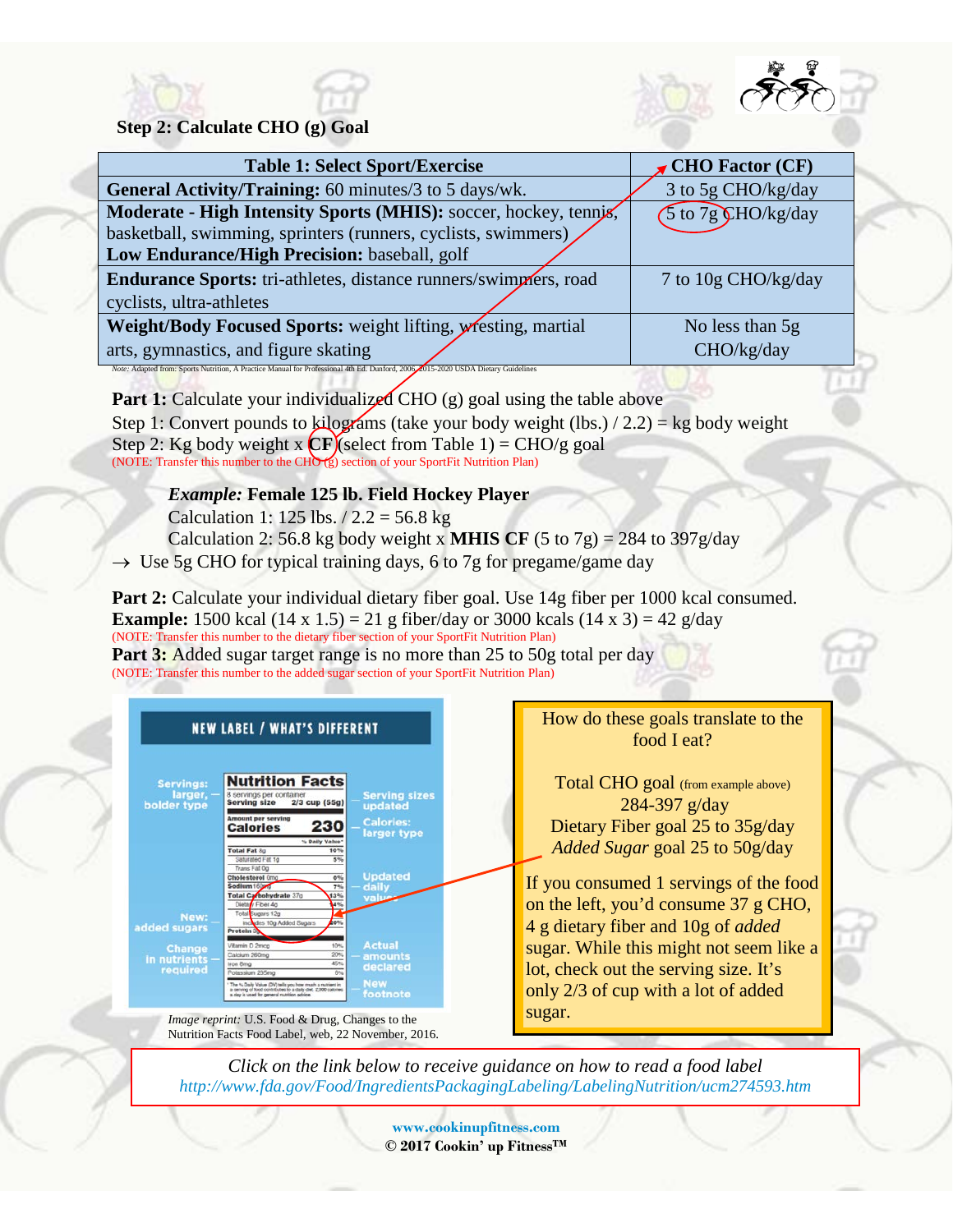### **Step 3: Adjust eating habits to include High Quality CHO foods**

Below you will find **4 Tables**: 1) Carbohydrates (CHO's) for Optimal Fueling, 2) Common Hidden *Added* Sugar, 3) Quick Guide to estimate CHO (g) content in food and, 4) Sample Meal Plan

#### **Instructions:**

Step 1 of **Carb SMART** challenged you to review CHO  $(g)$ , dietary fiber and added sugar intake. Now it's time to determine which of these three categories are out of balance and what you'd like to tackle first. Use the guides below to decide where to start then adjust eating habits toward your nutrition fitness goals.

#### **Dietary Fiber**

→ If you found *dietary fiber* intake is low, increase intake of fruit and vegetables and review foods in **Table 1**. When grocery shopping select foods which contain 5grams of fiber per serving or more

#### *Added* **Sugar**

- $\rightarrow$  If you found *added* sugar intake was too high, review **Table 2** then inventory the foods in your home to determine which foods are the greatest offenders. Total CHO (g)
- $\rightarrow$  If the total CHO (g) intake is too high or too low use **Tables 3 & Table 4** to assist you in adjusting intake toward the recommended goal.

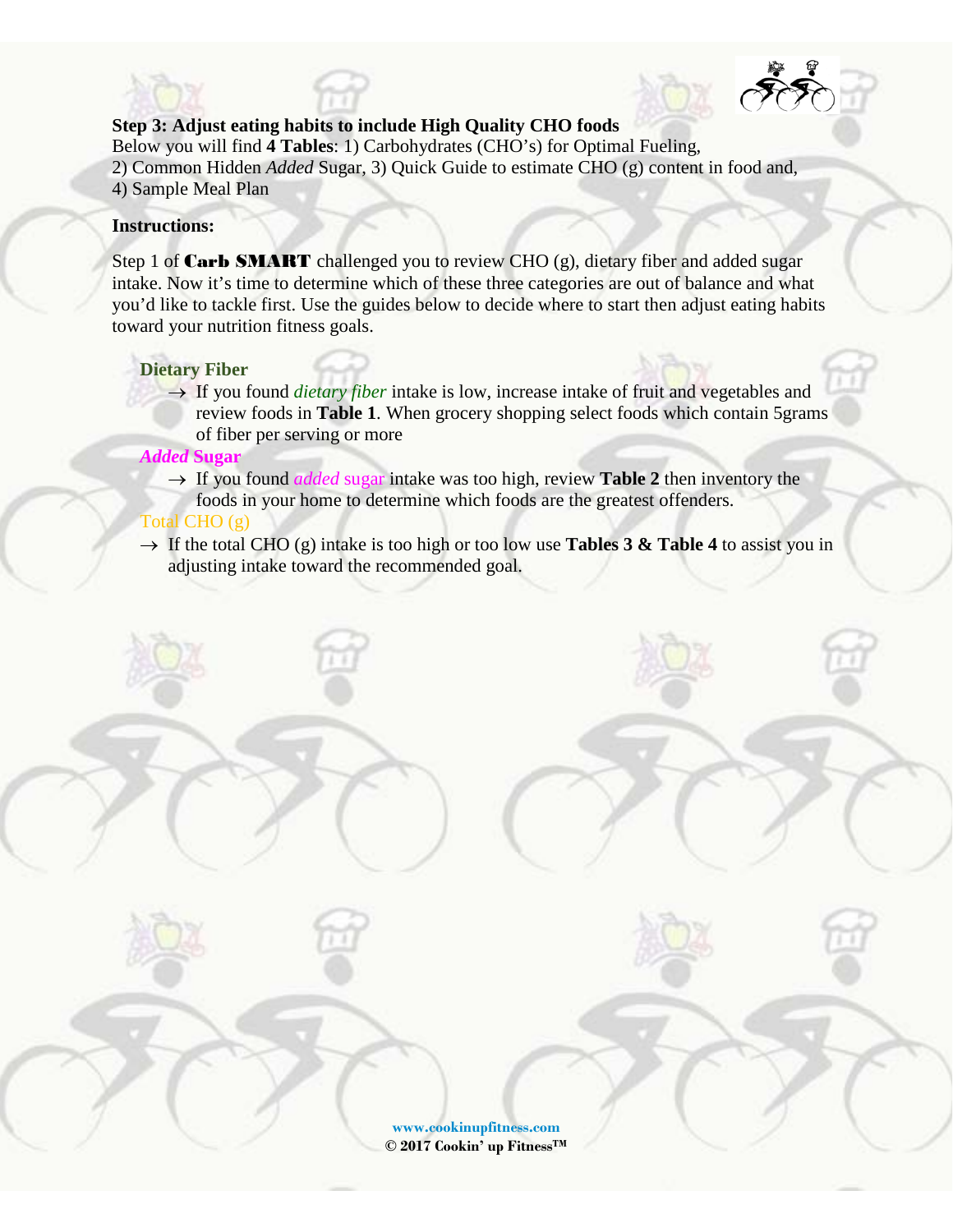

# **Table 1 Carbohydrates (CHO's) for Optimal Fueling**

| <b>Sugars and Starches</b>                                                                                            | <b>Whole Grains &amp; Legumes</b>             |  |  |
|-----------------------------------------------------------------------------------------------------------------------|-----------------------------------------------|--|--|
| All whole fruit                                                                                                       | Brown or Wild rice, Quinoa, Barley, Bulgur,   |  |  |
| All whole vegetables                                                                                                  | Oats, Millet, Buckwheat                       |  |  |
| <b>Starchy</b> (yams, squash, potatoes, beets,                                                                        | Granola, Whole grain cereals                  |  |  |
| carrots, peas $\&$ corn)                                                                                              | Multi-grain or Whole wheat bread              |  |  |
| Non-starchy (broccoli, asparagus,<br>cauliflower, peppers, spinach, kale, collards,<br>cucumbers, mushrooms, sprouts) | Pastas (quinoa, millet, spelt, buckwheat)     |  |  |
|                                                                                                                       | Whole grain or Corn tortillas                 |  |  |
| Natural honey or pure maple syrup                                                                                     | Sprouted grains                               |  |  |
| Milk (Regular, Soy, Almond, Coconut)                                                                                  | Legumes (lentils, pinto, lima, black, kidney, |  |  |
| Greek Yogurt (non-flavored)                                                                                           | garbanzo, navy and white beans)               |  |  |
| <b>High Fiber Food = 5 g of fiber/serving</b>                                                                         |                                               |  |  |

**For more information go to:** <http://wholegrainscouncil.org/whole-grains-101/whole-grains-z>

## **Table 2 Common Hidden** *Added* **Sugars**

Dextrose, corn syrup, fructose, honey, lactose, maltose, molasses, barley malt, malt syrup, sucrose, cane juice, corn sweetener, glucose, fruit nectar, agave nectar, saccharose, sorghum syrup, turbinado, treacle, caramel, carob, muscovado, mannose, maltose, mannitol, sorbitol and fruit juice concentrate, grape, beet, date, cane, bardados, brown, castor, coconut, golden, inverted, raw, coconut and palm sugar

# **Table 3 Quick Guide to Estimate CHO (g) Content in Food\***

| <b>Grains</b>               | <b>Serving</b> | CHO (g)  | <b>Legumes</b>       | <b>Serving</b> | <b>CHO</b> |
|-----------------------------|----------------|----------|----------------------|----------------|------------|
|                             | <b>Size</b>    |          |                      | <b>Size</b>    | (g)        |
| <b>Oatmeal</b>              | 1 c cooked     | 25       | Lentils              | 1 c cooked     | 37         |
| Granola                     | 1 <sup>c</sup> | 80       | Lima beans           | $\frac{1}{2}c$ | 15         |
| <b>Buckwheat Pancake</b>    | 7" diameter    | 20       | <b>Refried beans</b> | $\frac{1}{2}c$ | 18         |
| Long grain or brown rice    | 1 c cooked     | 50       | Pinto beans          | 1 <sup>c</sup> | 33         |
| <b>Whole Grain Pasta</b>    | 1 c cooked     | 40 to 60 | <b>Black Beans</b>   | 1c             | 40         |
| <b>Whole Wheat Bread</b>    | 1 slice        | 25       | <b>Navy Beans</b>    | 1 <sup>c</sup> | 34         |
| <b>Whole Grain Bagel</b>    | 1 whole        | 50 to 60 |                      |                |            |
| <b>Buckwheat Groats or</b>  | 1 c cooked     | 33       | Garbanzo beans       | 1 <sub>c</sub> | 50         |
| <b>Bulgur</b>               |                |          |                      |                |            |
| <b>Barley or Quinoa</b>     | 1 c cooked     | 45       | Kidney beans         | $1\ c$         | 37         |
| <b>Whole Wheat Tortilla</b> | 8"             | 30       | <b>Baked beans</b>   | 1 <sub>c</sub> | 54         |

*Note:* Adapted from: USDA Food Composition Database. https://ndb.nal.usda.gov/ndb/search/list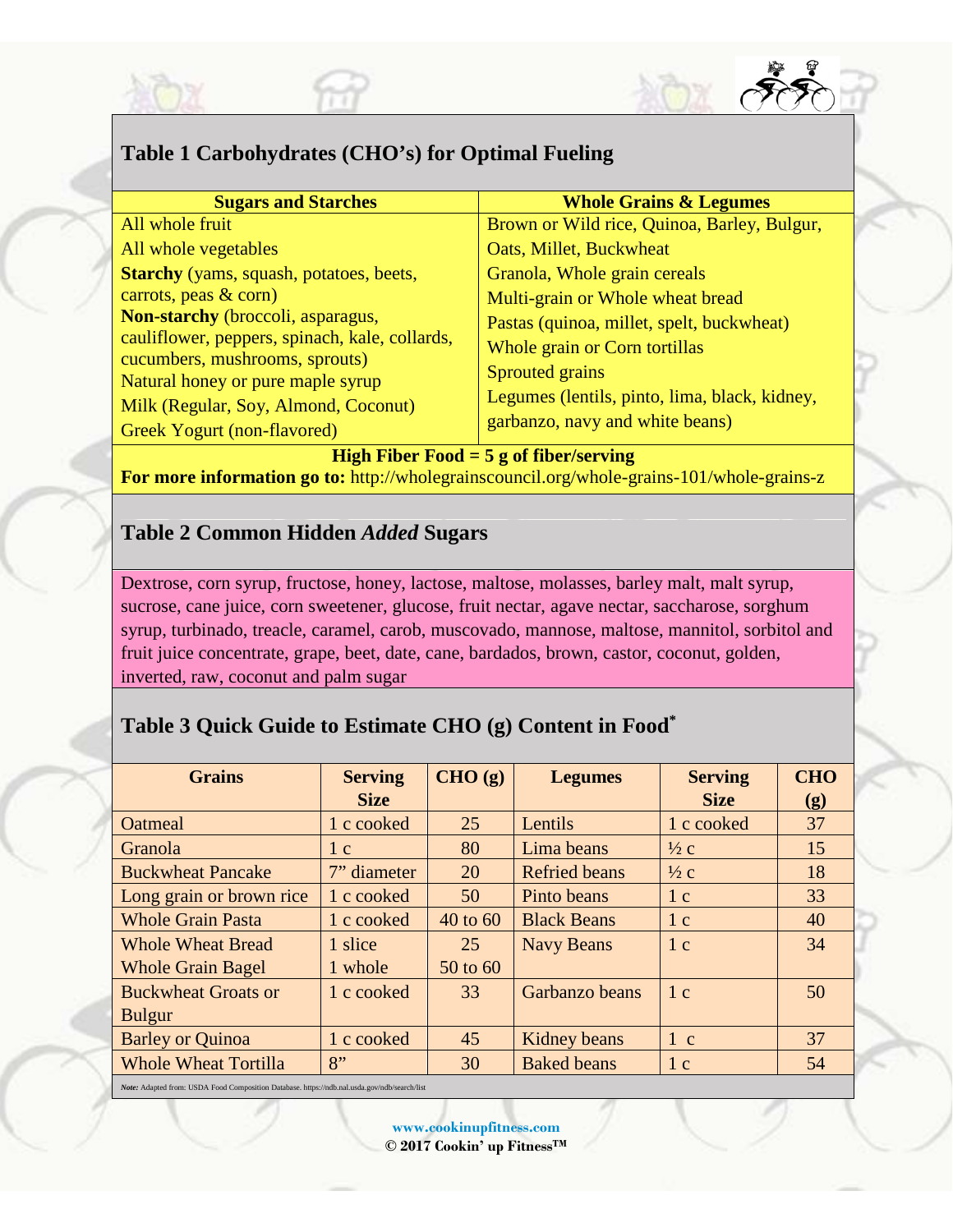| Fruit                                                                                        | <b>Serving Size</b> | <b>CHO</b><br>(g) | <b>Vegetables</b>                               | <b>Serving Size</b> | <b>CHO</b><br>(g) |
|----------------------------------------------------------------------------------------------|---------------------|-------------------|-------------------------------------------------|---------------------|-------------------|
| Apple                                                                                        | 1 medium            | 20                | <b>Beets</b>                                    | 1 medium            | 8                 |
| Avocado                                                                                      | 1 medium            | 17                | Carrots                                         | 1 c raw             | 12                |
| Berries (straw/black/rasp)                                                                   | 1 <sub>c</sub>      | 15                | Corn                                            | 1 <sup>c</sup>      | 30                |
| <b>Banana</b>                                                                                | 1 medium 7"         | 26                | Green peas                                      | 1 c cooked          | 22                |
| <b>Blueberries</b>                                                                           | 1 <sub>c</sub>      | 21                | Potato                                          | 1 medium            | $35 - 38$         |
| <b>Mango</b>                                                                                 | 1 c sliced          | 30                | Yam                                             | 1 c cooked          | 38                |
| Orange                                                                                       | 1 medium            | 15                | Non-starchy                                     | 1 c cooked          | $6 - 7$           |
| Pear                                                                                         | 1 medium            | 25                | (i.e. broccoli, peppers,<br>spinach, cucumbers) | 1 c raw             | $5 - 6$           |
| Pineapple                                                                                    | 1 c chopped         | 20                | <b>Acorn Squash</b>                             | 1 c cubed           | 15                |
| <b>Tomato</b>                                                                                | 1 medium            | 5                 | <b>Summer Squash</b>                            | 1 c cubed           | 7                 |
| <b>Dried</b> fruit                                                                           | $\frac{1}{4}c$      | 32                | <b>Winter Squash</b>                            | 1 c cubed           | 16                |
| 100% Cherry/ Blueberry                                                                       | $\frac{1}{2}c$      | 17                | Vegetable Juice                                 | 1 <sub>c</sub>      | 18                |
| Pomegranate Juice                                                                            |                     |                   |                                                 |                     |                   |
|                                                                                              |                     |                   |                                                 |                     |                   |
| <b>Natural Honey</b>                                                                         | 1 tbsp.             | 18                | Regular, Soy,                                   | 1 <sub>c</sub>      | 12                |
|                                                                                              |                     |                   | <b>Coconut Milk</b>                             |                     |                   |
| Maple Syrup                                                                                  | $\frac{1}{4}$ C     | 53                | 0% Plain Greek                                  | 1 <sub>c</sub>      | 11                |
| Note: Adapted from: USDA Food Composition Database. https://ndb.nal.usda.gov/ndb/search/list |                     |                   | Yogurt                                          |                     |                   |
|                                                                                              |                     |                   |                                                 |                     |                   |

**Note:** The above table is a "quick guide" to illustrate the content of CHO (g) in typical servings of food. The best way to align CHO (g) goals to actual intake is to log in the USDA SuperTracker for the duration of this program. This will allow you to gain confidence in knowing the right amount CHO (g) to eat each day as well as the CHO content in the foods you typically consume.

### **Table 4 Menu Example (125 lbs. Field Hockey Player)**

| <b>Breakfast</b> | <b>Lunch</b>      | <b>Dinner</b>        | <b>Snack</b>    | CHO(g) |
|------------------|-------------------|----------------------|-----------------|--------|
| 2 Buckwheat      | 1 cup Greek       | 2 c Whole Grain      | 2 Tbsp. Peanut  |        |
| Pancakes w/pure  | Yogurt            | Pasta w/Marinara     | <b>Butter</b>   | 298    |
| maple syrup      | <b>Mixed Nuts</b> | Protein of Choice    | 1 c Carrots     |        |
| 1 Banana         | 1/4 c Dried Fruit | 2 c Steamed          | 1 Apple         |        |
| 1 poached egg    |                   | Broccoli/Cauliflower |                 |        |
| 1 c Oatmeal      | 1 WW Tortilla     | Protein of Choice    | $1/2$ c Granola |        |
| 1 tbsp. honey    | 1/2 c Black Beans | 1 Yam                | 1 c Milk        | 290    |
| Walnuts          | 1 c Brown Rice    | 2 c Grilled non-     | 1 c Berries     |        |
| 1 Pear           | 1 c Spinach       | starchy vegetables   |                 |        |
|                  | Salsa             |                      |                 |        |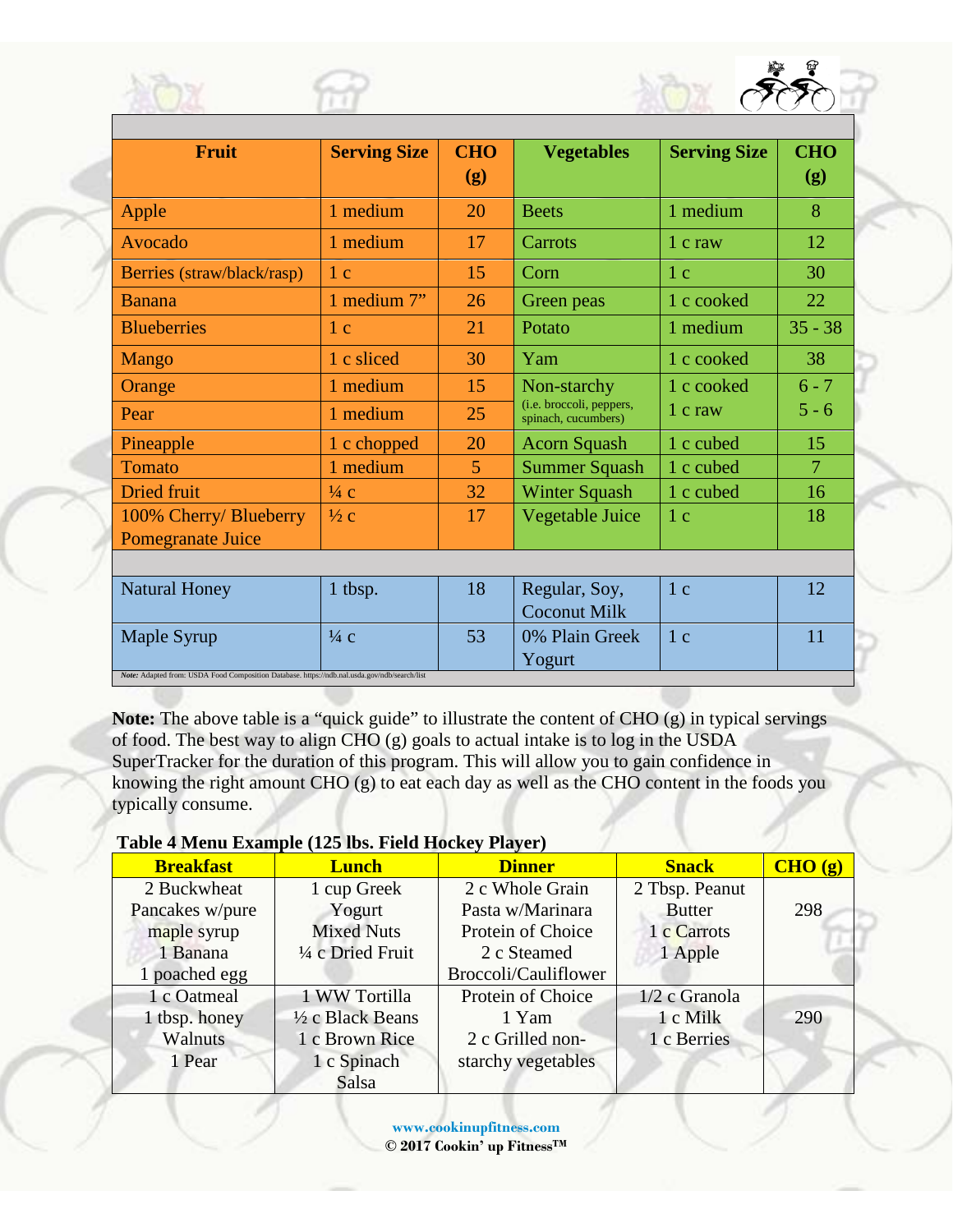#### **Step 4: Transfer results to the** SportFit Nutrition Plan

Transfer CHO (g), dietary fiber and *added* sugar nutrient goals calculated in **Step 2 above** to week 2 of the **SportFit Nutrition Plan**. It will be important to update your nutrition plan each week so at the end of the **Nutrition Boot Camp Blast** program you will have a comprehensive nutrition training program. Once you have completed this program you are eligible to enroll in our SportFit Cookin' Program. In SportFit Cookin' you will learn how to prepare and incorporate the foods we recommend in to your daily diet. Next week we will learn about dietary fat, how much we need and food sources which fuel healthy athletes.

**NOTE:** Participants who are not accustomed to eating a variety of whole grains, fruits, vegetables or beans may experience flatulence (gas). **This may never be an issue,** however, if it happens *DON'T GIVE UP,* your body needs time to adjust! *Drink plenty of water*, introduce foods *slowly*, avoid bran cereals, cook vegetables and take **BEANO** if needed**.** This will help correct and balance out digestive challenges. Once your body is accustomed to eating high fiber foods on a regular basis it will adapt accordingly.